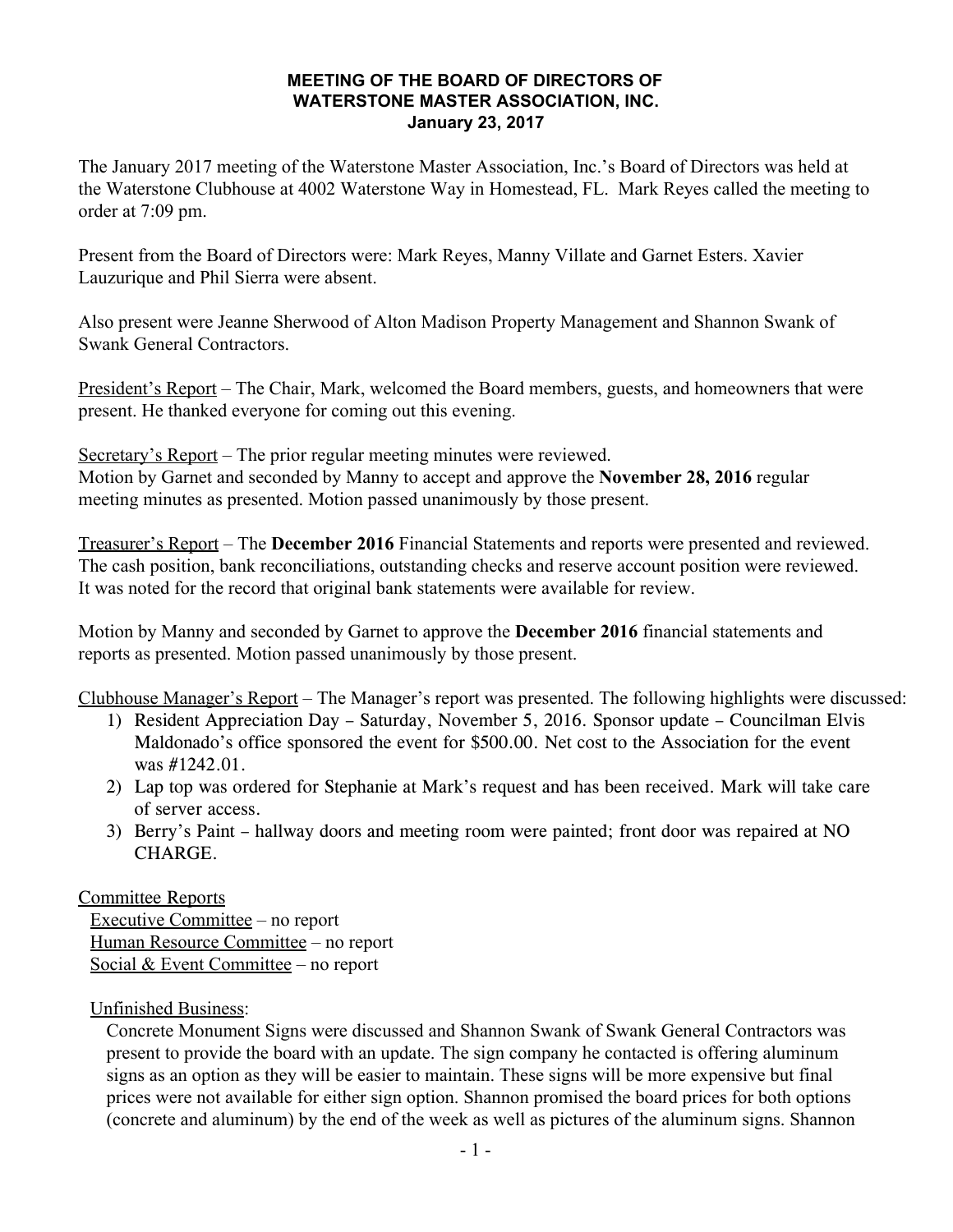also advised the board that the City of Homestead permit has been obtained but does not include electrical. He mentioned that the concrete lights would shine from the outside and aluminum would shine from within and that the electrical permit would be obtained after the fact.

Overflow parking area was discussed. The restriping and signage at entrance will be started on January 25. The board had asked if a discount could be provided in exchange for storing their equipment at the clubhouse; a discount cannot be offered as the job needed to be split into 2 stages due to the meeting schedule at the clubhouse.

Parking lot seal coating – second phase scheduled to begin on January 25.

## New Business:

Party Rentals – bounce house and insurance requirements were discussed. Brad Compton had advised that he would attend the meeting to discuss this but was not present. Jeanne updated the board on insurance requirements and also advised them that party rentals have ever allowed bounce houses. The only time there have been bounce houses is at Resident Appreciation Day which the association sponsors and insurance certificate is obtained from the vendor naming the association as additional insured.

Party Rental – 1/21/17 – Jeanne reported that the renters did not clean the clubhouse per contract and \$250.00 deposit will not be returned.

CDD Guards – clickers/call-box/realtors – Mark advised the board that he asked Brad to address this at the next CDD meeting. Guards need to be educated as they have given clickers to realtors trying to access Marbella Cove.

AT&T Phone Service – alternate plans were reviewed including lowest monthly rate which includes a cell phone. Motion was made by Manny and seconded by Garnet approving new plan as long as the cell phone is not used and is stored in a locked cabinet. Motion passed unanimously by those present.

2016 CPA Engagement Letter – proposal for CPA review from Rolando Leiva, CPA for \$800.00 plus write up from Manuel Villate for \$400.00 was reviewed. Motion passed unanimously by those present.

A motion was made by Manny and seconded by Garnet that the **next meeting of the Board of Directors would be held on Monday, February 27, 2017 at 7:00 PM at the Waterstone Grand Clubhouse on 4002 Waterstone Way** unless otherwise re-scheduled and posted**.** Motion passed unanimously by those present. Notice needs to be posted accordingly at the Community Bulletin Board.

## Adjournment

A motion was made by Manny and seconded by Garnet to adjourn this meeting. Motion passed unanimously by those present. Meeting adjourned at 8:14 PM.

Respectfully submitted,

 $\mathcal{L}_\text{max}$  , and the set of the set of the set of the set of the set of the set of the set of the set of the set of the set of the set of the set of the set of the set of the set of the set of the set of the set of the